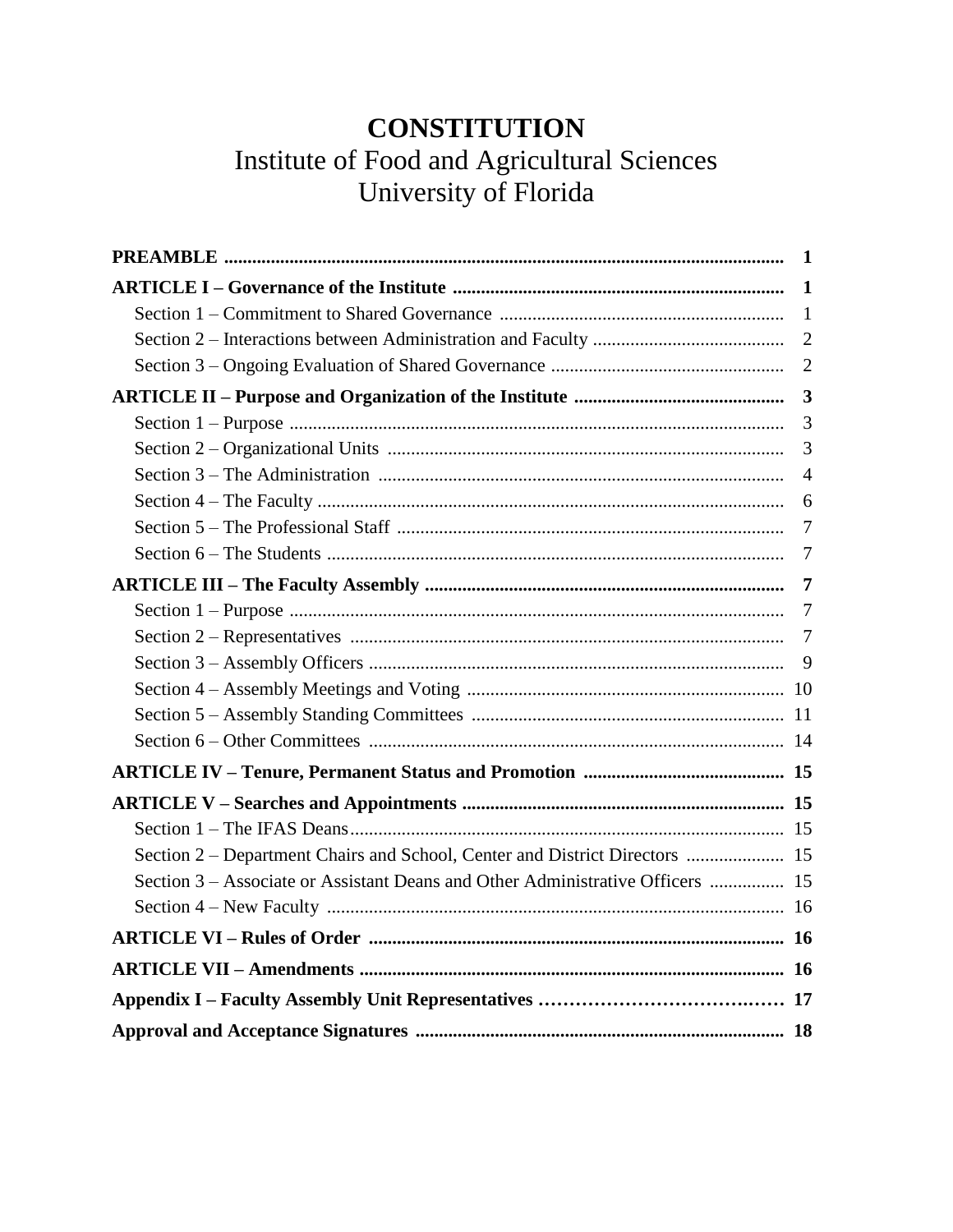## **PREAMBLE**

**WHEREAS** the University of Florida Board of Trustees on December 5, 2003 accepted the following definition and purpose of Shared Governance:

"*Shared Governance" is the participation of administrators, faculty, staff and students in the decision- and policy-making process. The purpose of shared governance is to provide avenues to University improvement and productivity through the creation of a partnership based on mutual respect and collaboration. Such shared responsibility entails working toward mutual goals established by a fully enfranchised University community and therefore collaborative participation in: a) the identification of University priorities, b) the development of policy, c) defining the University's responsibility for ethical leadership, d) enhanced community partnerships, and e) the governance of the university as a whole,* and

**WHEREAS** the University of Florida President and Faculty Senate on April 20, 2006 adopted five fundamental principles of shared governance that should be embodied in the policies and procedures of each academic unit: (1) mutuality, collegiality, and collaboration; (2) transparency; (3) representative participation; (4) mutual accountability; and (5) clarity of roles; and

**WHEREAS** the Institute of Food and Agricultural Sciences (IFAS) is a unit of the University of Florida charged by the Florida Legislature to fulfill the statewide land-grant mission for the citizens of Florida: to develop knowledge in agriculture, human and natural resources and to make that knowledge accessible to sustain and enhance the quality of human life through teaching, research and extension,

**THEREFORE BE IT RESOLVED** that this IFAS Constitution, a collegial and collaborative product of the faculty and administration, be adopted to provide the structure and fundamental processes to establish and enhance shared governance throughout IFAS.

## **ARTICLE I - Governance of the Institute**

### *Section 1 - Commitment to Shared Governance*

The University of Florida is an educational institution of the State of Florida, and IFAS is a legislatively established teaching, research and extension institute within the University. The provisions of this Constitution are governed by and subordinate to Florida law, the policies, directives and regulations of the Florida Board of Governors, and the policies, directives and regulations of the University of Florida Board of Trustees. Operating within this context and within the provisions of this Constitution, governance shall be shared between the administration of IFAS and the faculty as represented by the IFAS Faculty Assembly and its committees.

The purpose of this Constitution is to set forth the procedures and principles by which IFAS is governed. The Internal Management Memoranda (IMMs) of IFAS detail the specific procedures by which IFAS operates within the guiding framework of the Constitution. The administration, with participation by the Faculty Assembly (Article III), consistent with Article I, Section 2, establishes the procedures contained within the IMMs. The administration, in conjunction with the faculty, provides the leadership, planning, and management to operate IFAS.

In the event that this Constitution is in conflict with IMMs that were enacted prior to the date of adoption of this Constitution, the IMMs in question will be reexamined and revised through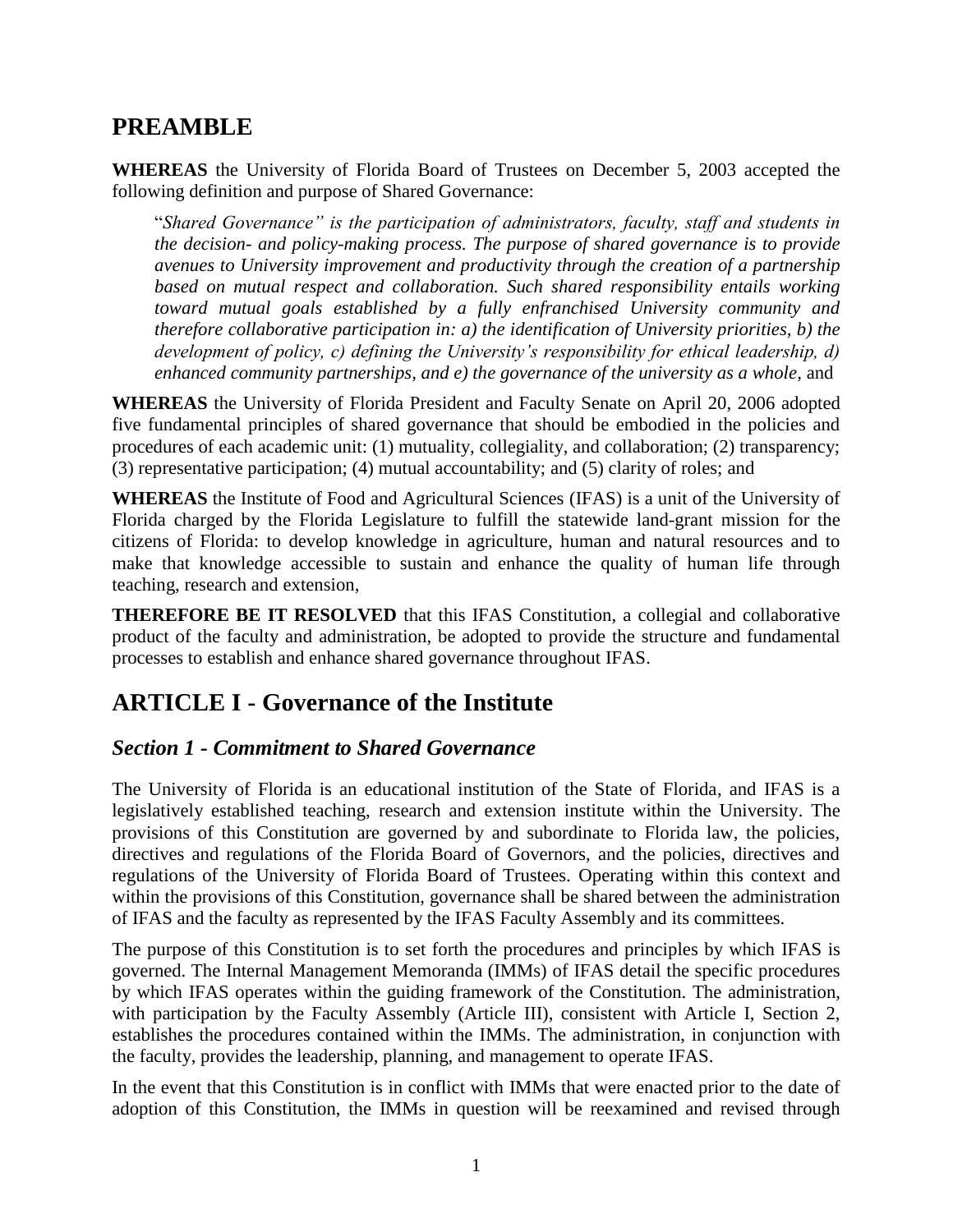recommendation of the Faculty Assembly.

## *Section 2 - Interactions between Administration and Faculty*

Shared governance reflects mutual respect and trust in the university community for contributions by all members. Building such trust and respect allows all other activities to proceed more smoothly. It capitalizes on collective intelligence and strengthens morale. Shared governance can be thought of as a sharing of the responsibility by faculty, administration, staff, appointed personnel and students for making decisions about institutional missions, policies and budget priorities. After such decisions have been made, it is the responsibility of the administration and the faculty to carry them out.

Shared governance between IFAS administration and the faculty shall be characterized by three levels of interactions, as defined by the University of Florida Board of Trustees (R03-14, December 5, 2003):

**Determination:** The IFAS administration will recognize and delegate to the faculty and its representative body, the Faculty Assembly, the authority **to determine** certain matters, which will be defined and agreed upon, relating to academic policy, including matters of curriculum and tenure and promotion policy;

**Recommendation:** The IFAS administration will recognize and delegate to the faculty and its representative body, the Faculty Assembly, the authority **to recommend** to the Senior Vice President and IFAS deans certain matters and policy relating to the areas of faculty welfare, planning, budget and resource allocation, scholarship in its diverse and various forms, and academic facilities and infrastructure. "To recommend" means to seek a decision jointly, such decision not to be modified by the Senior Vice President or deans without further discussion with faculty representatives and an effort to find a solution satisfactory to all members of IFAS;

**Consultation:** The IFAS administration will recognize that the faculty through the Faculty Assembly will have an opportunity **to consult** with the Senior Vice President or deans (or designee) on other matters connected with the priorities and policies of IFAS and their implementation. These matters include administrative activities and leadership for IFAS. "To consult" is to have input into the decision-making process, and especially to be informed of the nature and rationale for decisions prior to implementation.

## *Section 3 - Ongoing Evaluation of Shared Governance*

The Senior Vice President, deans, and the IFAS Faculty Assembly will ensure effectiveness of shared governance at the IFAS and department or academic unit levels, recommend approaches for facilitating participation in shared governance, describe reporting mechanisms, and provide results of evaluations on shared governance.

In January, beginning in 2016 and every four years thereafter, the Chair of the Assembly and the Senior Vice President shall appoint a joint committee to assess the effectiveness of shared governance in IFAS and report their findings to the Chair, Senior Vice President and Faculty Assembly. The committee shall consist of the Chair-elect and two members of the Faculty Assembly appointed by the Chair, and a member of one of the Dean's offices, one department chair and one center director appointed by the Senior Vice President.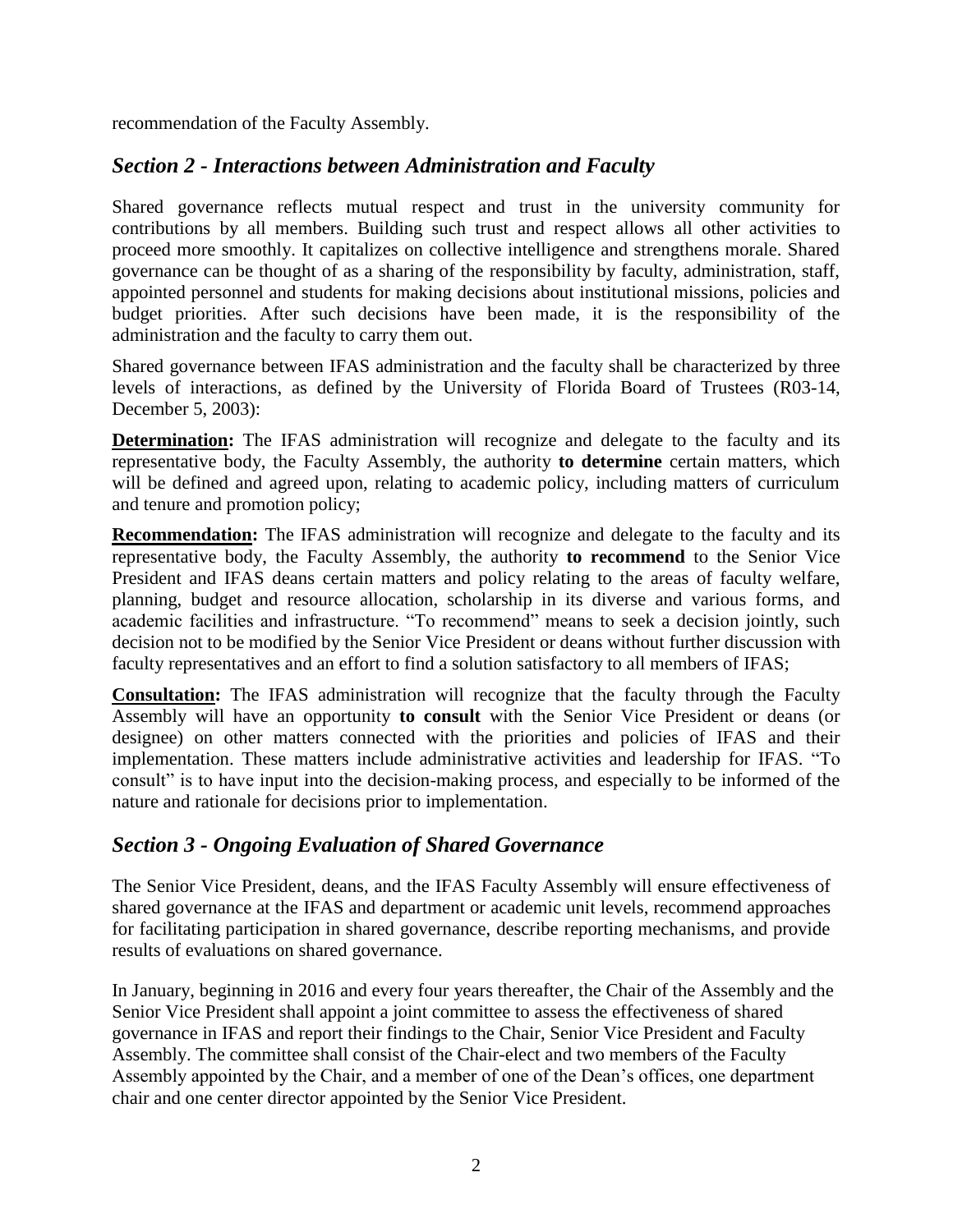## **ARTICLE II – Purpose and Organization of the Institute**

## *Section 1 – Purpose*

The Institute of Food and Agricultural Sciences has a tripartite land-grant mission dedicated to developing knowledge in agriculture, human, and natural resources. Its purpose is to: (1) provide accessible education through curricula culminating in university degrees; (2) conduct scientific research of consequence to the state, the nation, and the world; and (3) extend the resulting scientific knowledge and technology to citizens, industries, agencies, and institutions for use toward the betterment of Florida, the nation, and the world. The State of Florida (as cited in IMM 6C1-6.01-1) created IFAS with a statewide presence and with full-time faculty and staff serving this tripartite mission throughout the calendar year. In several respects, IFAS is structurally and functionally unique within the University of Florida and the State University System, yet IFAS shares fundamental ideals with all great land-grant universities, including:

- Engagement with society's practical problems and needs;
- Equal, accessible and excellent educational opportunity, enabling students to advance the state-of-the-art in agriculture and life sciences and prepare for life in a democratic society;
- Faculty, staff, and administrators who act with moral and intellectual integrity, independent of outside influence;
- Scholarly research conducted in cooperation with and disseminated to peers in academic, government, private and corporate agencies, and learned societies;
- Economic growth fostered through proactive transfer of knowledge and technology and creative cooperative ventures with entrepreneurs, established industries and public agencies;
- Enhanced public understanding of scientific and technological issues affecting societal wellbeing fostered through cooperation with public schools and other outreach entities;
- Heightened awareness by the public and generations of students about the potential for personal fulfillment through public service and pursuit of the land-grant mission.

### *Section 2 – Organizational Units*

IFAS has three central administrative units corresponding to the tripartite land-grant mission of teaching, research, and extension. These are, respectively, the College of Agricultural and Life Sciences (CALS), the Florida Agricultural Experiment Station (FAES), and the Florida Cooperative Extension Service (FCES). Programmatically, IFAS has departments and schools, which are campus-based, and geographically distributed research and education centers (RECs), all of which are academic units to which tenured and tenure-track faculty are assigned or affiliated. Tenure is awarded to faculty within a department or the School of Forest Resources and Conservation rather than RECs. IFAS also has County Extension Offices in all 67 Florida counties and the Seminole Tribe, to which permanent status or permanent-status accruing county extension faculty are assigned or affiliated. The County Extension Offices are organized into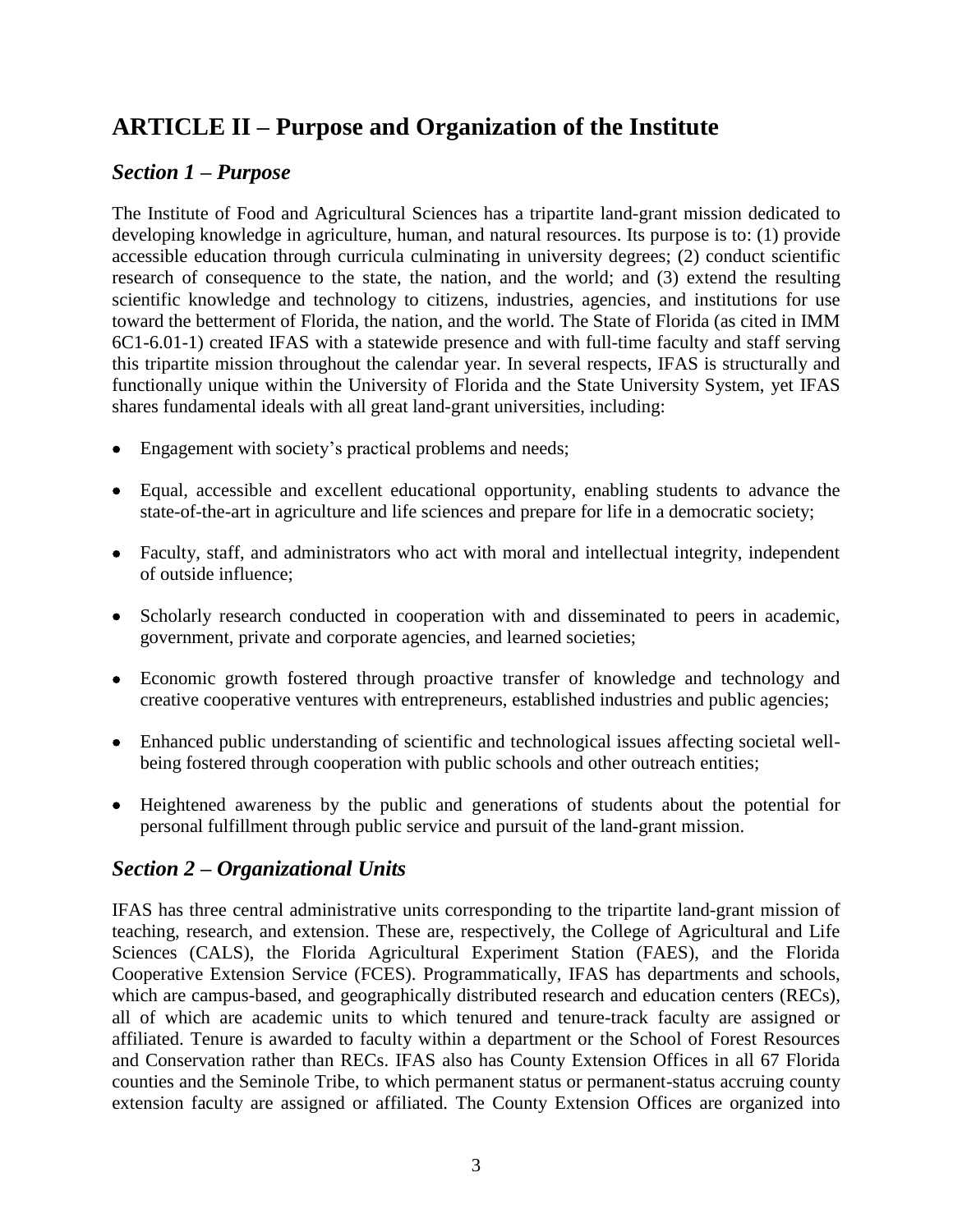regional Extension Districts that are recognized as academic units for the purpose of this Constitution.

IFAS also has cross-department, interdisciplinary degree-granting programs and research centers, with which tenured and tenure-track faculty members may affiliate themselves but are not assigned. While such programs and centers are academic in function, for the purpose of this Constitution the affiliated faculty members are represented through their assigned academic units, and the programs or centers are represented through the liaison roles of directors or chairs.

Organizationally, the Dean of the College of Veterinary Medicine reports to the Senior Vice Presidents of Health Affairs and IFAS. Similarly, the Director of the Florida Sea Grant College Program reports to the Senior Vice President of IFAS and the University of Florida Provost. As such, these units are not governed by this Constitution.

Administratively, IFAS also includes several support units. The policies governing such units may be subject to provisions of shared governance, as defined by this Constitution, but such units themselves are not academic units.

### *Section 3 – The Administration*

The administrative officers of IFAS have the right to manage their respective academic units in accordance with Article I, Section 1 of this Constitution, and have the responsibility to do so in accordance with Article I, Section 2.

The administrative officers of IFAS are:

#### *Senior Vice President for Agriculture and Natural Resources*

The Senior Vice President is the chief executive of IFAS, who shall at the same time hold academic rank in one of the departments or schools of the Institute. The Senior Vice President is appointed by and serves at the pleasure of the University President and is expected to provide leadership and overall administration in academic matters, financial planning and policy, and routine operations of IFAS.

#### **Responsibilities of the Senior Vice President shall include:**

- **A.** The Senior Vice President shall conduct himself/herself, in all matters, as the legal and chief executive officer of IFAS.
- **B.** The Senior Vice President, with the deans and the Faculty Assembly, shall ensure that shared governance processes are followed in strategic planning and decision-making within the Institute.
- **C.** The Senior Vice President with the deans shall prepare and present to the Faculty Assembly, and share with the faculty at large, the State of the Institute report within 60 days of the start of the academic year. This report shall review the successes of the last academic year and outline goals of the Institute for the next and future years. The State of the Institute report should include educational, research, and extension goals, a summary of the operating budget including income and expenditures, a summary of the IFAS permanent endowments within the University of Florida Foundation, and a report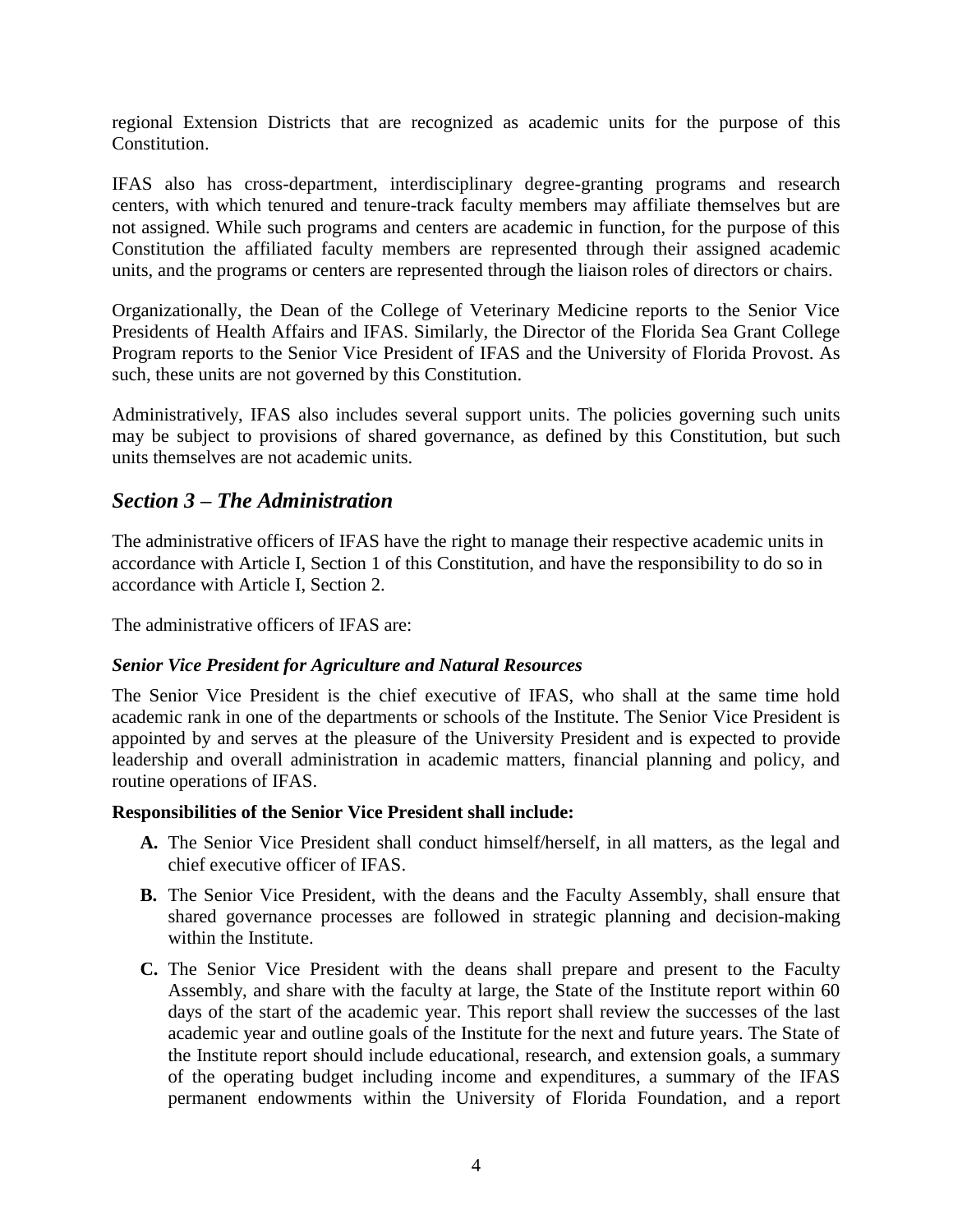regarding the receipt of grants and research contracts. The format for this report and dialogue with the Faculty Assembly shall be determined by the Senior Vice President in consultation with the Faculty Assembly.

**D.** The Senior Vice President shall convene the Senior Vice President's Cabinet to advise and consult in matters related to IFAS. Cabinet membership shall consist of members of the administration that report directly to the Senior Vice President. The Chair of the IFAS Faculty Assembly shall also be a member of the Cabinet.

#### *Associate and Assistant Vice Presidents for Agriculture and Natural Resources*

The Senior Vice President may appoint associate and assistant vice presidents and other administrative officers in the IFAS central administration for duties and responsibilities as shall be determined to provide for the operation and execution of IFAS policy.

#### *The IFAS Deans*

The IFAS deans, as defined below, are the programmatic administrative officers for their respective land-grant functions, who shall at the same time hold academic rank in one of the departments or schools of IFAS. The deans are appointed by and serve at the pleasure of the Senior Vice President for Agriculture and Natural Resources and are expected to provide leadership and overall administration in programmatic matters, financial planning and policy, and routine operations specific to their areas of responsibility, which are:

- **A.** The Dean of the College of Agricultural and Life Sciences (CALS) has primary responsibility for the degree-granting instructional programs of IFAS.
- **B.** The Dean for Research has primary responsibility for the research programs of IFAS, and serves as the Director of the Florida Agricultural Experiment Station.
- **C.** The Dean for Extension has primary responsibility for the extension programs of IFAS, and serves as the Director of the Florida Cooperative Extension Service.

#### *Associate and Assistant Deans and Other Administrative Officers*

The IFAS deans, as the Senior Vice President's designees, may appoint associate and assistant deans and other administrative officers in the IFAS central administration for duties and responsibilities as shall be determined by each dean to provide for the execution of IFAS policy.

#### *Chairs and Directors*

Department chairs, school directors, REC directors and Extension district directors are the chief academic and administrative officers of their respective academic units, and shall, at the same time, hold academic rank in an IFAS department or school. Department chairs, school directors and REC directors are appointed by and serve at the pleasure of the Senior Vice President in consultation with the deans and unit faculty. Extension district directors are appointed by the Dean for Extension and serve at the pleasure of the dean in consultation with the district faculty.

#### **Responsibilities of the Chairs and Directors shall include:**

**A.** Annually, the chair or director shall convene a meeting of the unit faculty to discuss the successes and shortcomings of the last academic year and set goals of the unit for the next and future years. Items for discussion shall include, but not be limited to, the operating budget of the unit, income and expenses, a summary of the permanent endowments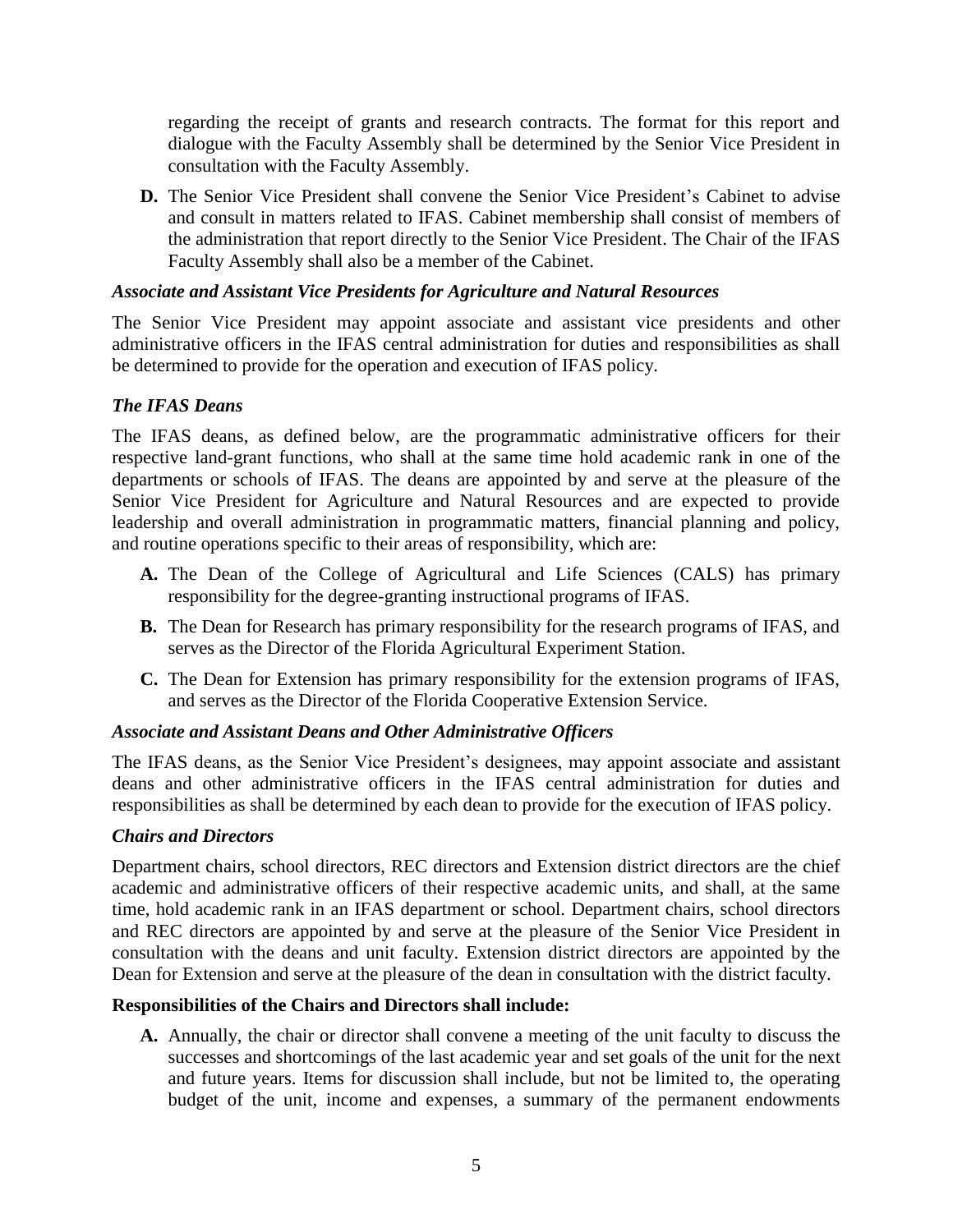within the University of Florida Foundation and SHARE, and a report regarding the receipt of grants and research contracts.

**B.** The chair or director shall conduct necessary elections as required by this Constitution.

### *Section 4 – The Faculty*

The IFAS faculty executes the land-grant mission in teaching, research and extension, with all the rights afforded University of Florida faculty, in general, and with the responsibility to participate in shared governance in accordance with Article I of this Constitution.

For the purposes of this Constitution, membership in the IFAS faculty is defined the same as by the University of Florida for the apportionment of UF Faculty Senate seats to IFAS [\(UF Senate](http://www.generalcounsel.ufl.edu/downloads/Bylaws.pdf) [Bylaw 21\)](http://www.generalcounsel.ufl.edu/downloads/Bylaws.pdf).

#### **Faculty Responsibilities:**

Faculty members must fulfill their responsibilities to society, their professions and professional societies, and the University by manifesting professional and scholarly competence. The responsibilities of the Faculty shall include the following duties:

- **A.** Carrying out the teaching, research, extension, and service missions of the Institute and reporting annually on their progress toward meeting their goals to the department chair or director.
- **B.** Designing and implementing the curricula of the college, schools, departments, programs, and other units within the Institute.
- **C.** Contributing to the governance of the Institute, the schools, the departments, and other units within the Institute.
- **D.** Serving on Faculty Senate, Institute, and other University committees.
- **E.** Following IFAS and unit procedures and providing requested accountability documents in a timely manner.

#### **Faculty Rights**

Areas of Faculty rights are broadly guaranteed in the University of Florida Constitution, polices, procedures, rules, and regulations. These rights and responsibilities, as more specifically set forth in University of Florida regulations, include, but are not limited to, the following areas:

- **A.** Academic freedom as it applies to teaching, research, extension, and service consistent with the definitions contained in the University of Florida Constitution Article III Section 2 and UF Rule 6C1-7.018 referenced in the UF Faculty Handbook.
- **B.** Faculty members have the right to know what is required of them and how they will be evaluated on an annual basis. The process of assignment of responsibilities and evaluation thereof shall be fair and equitable.
- **C.** Faculty members shall be apprised of the procedures involved in and the criteria for all decisions regarding tenure, promotion, evaluation, grievance, and compensation.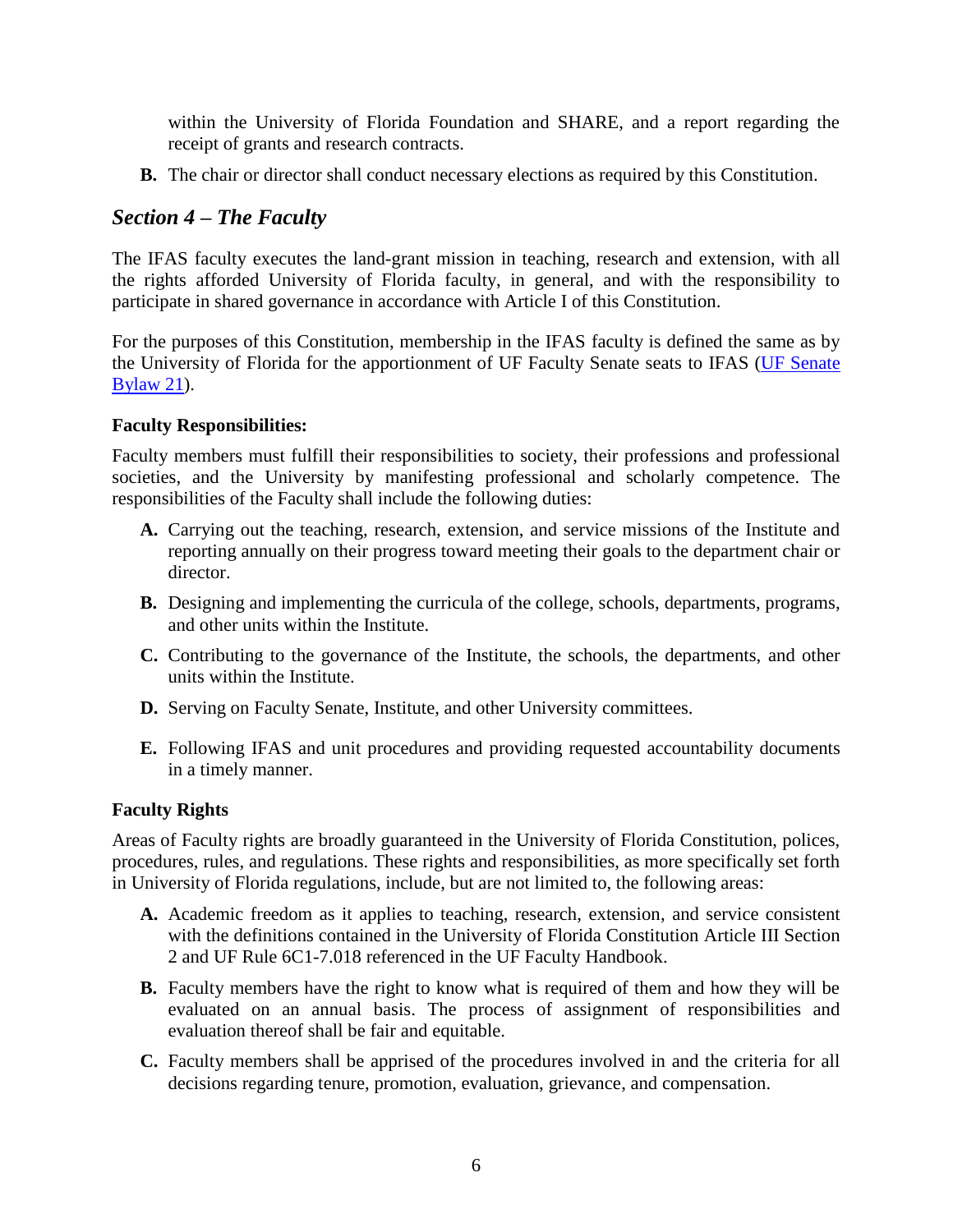**D.** The Faculty has a right to assemble to discuss matters of concern to the Faculty.

## *Section 5 – The Professional Staff*

Administrative and non-administrative professional staffs are vital to the tripartite land-grant mission of IFAS, and IFAS staff members have all the rights and privileges afforded them by their USPS or TEAMS appointments. As such, IFAS administration and faculty should seek the participation of professional staff on all matters where their input will help ensure effective policy decisions.

## *Section 6 – The Students*

Students, undergraduate and graduate through the doctorate, are a principal focus for the educational mission of IFAS and the university, as Florida's land-grant university. Students enrolled in the College of Agricultural and Life Sciences have a stake in the quality of the academic and professional programs offered by the college and IFAS. Students are encouraged to maximize their educational opportunities through interactions with the faculty, and engagement, involvement and participation in college and IFAS programs and activities.

## **ARTICLE III – The Faculty Assembly**

## *Section 1 – Purpose*

The IFAS Faculty Assembly is the forum for shared governance between IFAS administration and faculty. The Faculty Assembly shall be representative of and responsible to the entire faculty of IFAS. In this capacity, the Faculty Assembly shall recognize matters that concern more than one school, department, research and education center, district, or other major unit. In accordance with the Preamble and Article I of this Constitution, the Faculty Assembly shall have the ability to consult, to recommend or to determine aspects of IFAS governance of the educational, research and extension missions of IFAS, faculty welfare, and IFAS strategic plans.

#### **Reporting Requirements:**

A fundamental requirement of shared governance is that all faculty members have an opportunity to provide meaningful input to the governance of IFAS. Therefore, the Secretary of the Faculty Assembly will post and send the agenda electronically to all IFAS Faculty at least 10 business days prior to each Faculty Assembly meeting, and then make draft minutes of each Faculty Assembly meeting available online within 10 business days following each meeting. Final minutes will be posted online subsequent to the meeting at which they are approved.

### *Section 2 – Representatives*

The Faculty Assembly shall consist of voting members and non-voting liaisons. Liaisons, by virtue of their administrative office, appointment, or election represent the perspectives of their respective roles in appropriate Faculty Assembly processes. The elected voting membership of the Faculty Assembly shall be apportioned as one member for each of the academic units as defined in Article II, Section 2. Each year, prior to the Faculty Assembly elections, the academic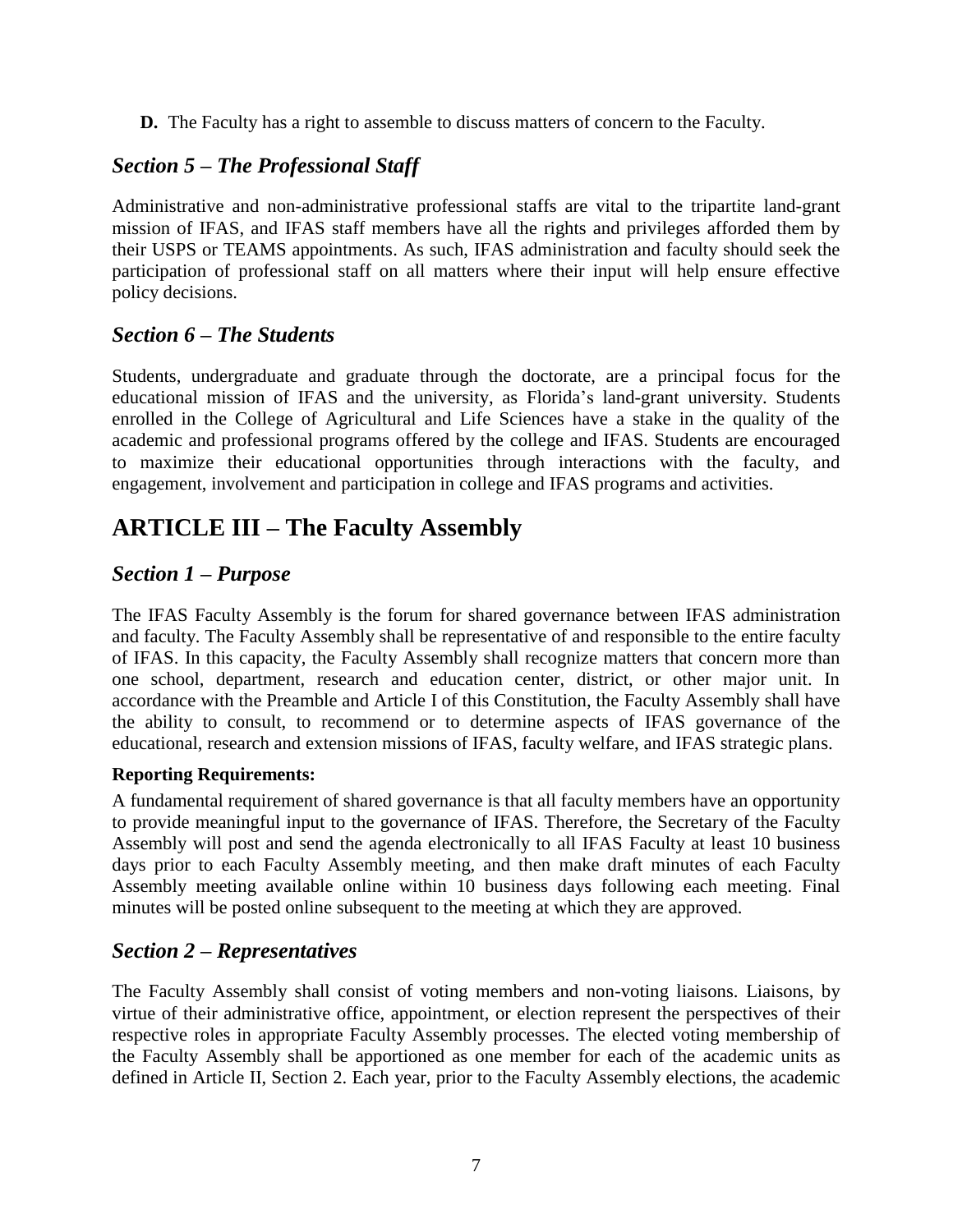units will be notified by the Senior Vice President, or the Senior Vice President's designee, of the need to elect an IFAS Faculty Assembly member.

#### **Election of Faculty Assembly Members**

- **A.** The members shall be elected by secret ballot by the faculty members of their respective academic units not later than April 30th.
- **B.** Elected members shall serve three-year terms commencing on the first day of classes of the fall semester following their election the previous April. Members are eligible for reelection to a second term, but then are not eligible for a period of three years following a second term.
- **C.** The terms shall be staggered so that one-third of the Faculty Assembly's elected members is elected each year.
- **D.** Provisions for nomination and election are established by the faculty of the individual academic units.
- **E.** Vacancies in the IFAS Faculty Assembly shall be filled by vote of the respective academic unit.

#### **Responsibilities of Elected Members**

- **A.** Elected members are expected to attend all regularly scheduled meetings of the Faculty Assembly during the academic year and to make every effort to attend special meetings. Absence from three consecutive, regularly scheduled meetings of the Faculty Assembly constitutes resignation from the assembly, except that a member whose term is interrupted by a temporary absence from the university may be replaced on a temporary basis during that absence.
- **B.** Persons who are liaisons to the Faculty Assembly may not serve as elected members. Therefore, acceptance of appointment to a liaison position constitutes resignation from one's elected Faculty Assembly seat.
- **C.** Persons serving in the Faculty Assembly should be willing to serve on appropriate Assembly committees.
- **D.** Elected members, as representatives of the faculty within their units, are expected to communicate with unit faculty on matters before the Assembly.

#### **Liaisons to the Faculty Assembly**

- **A.** The Senior Vice President and IFAS deans shall be administrative liaisons to the Faculty Assembly and its committees without the right to vote. The Senior Vice President and deans shall not be eligible to serve as officers of the Faculty Assembly or voting members of Assembly Standing Committees, but may have speaking privileges at the Faculty Assembly meetings upon recognition by the chair or by specific written requests to the chair prior to Faculty Assembly meetings.
- **B.** The Faculty Assembly also includes the following non-voting liaisons with speaking privileges.
	- **1.** Administrative liaisons shall be the Executive Associate Vice President of IFAS and associate and assistant deans.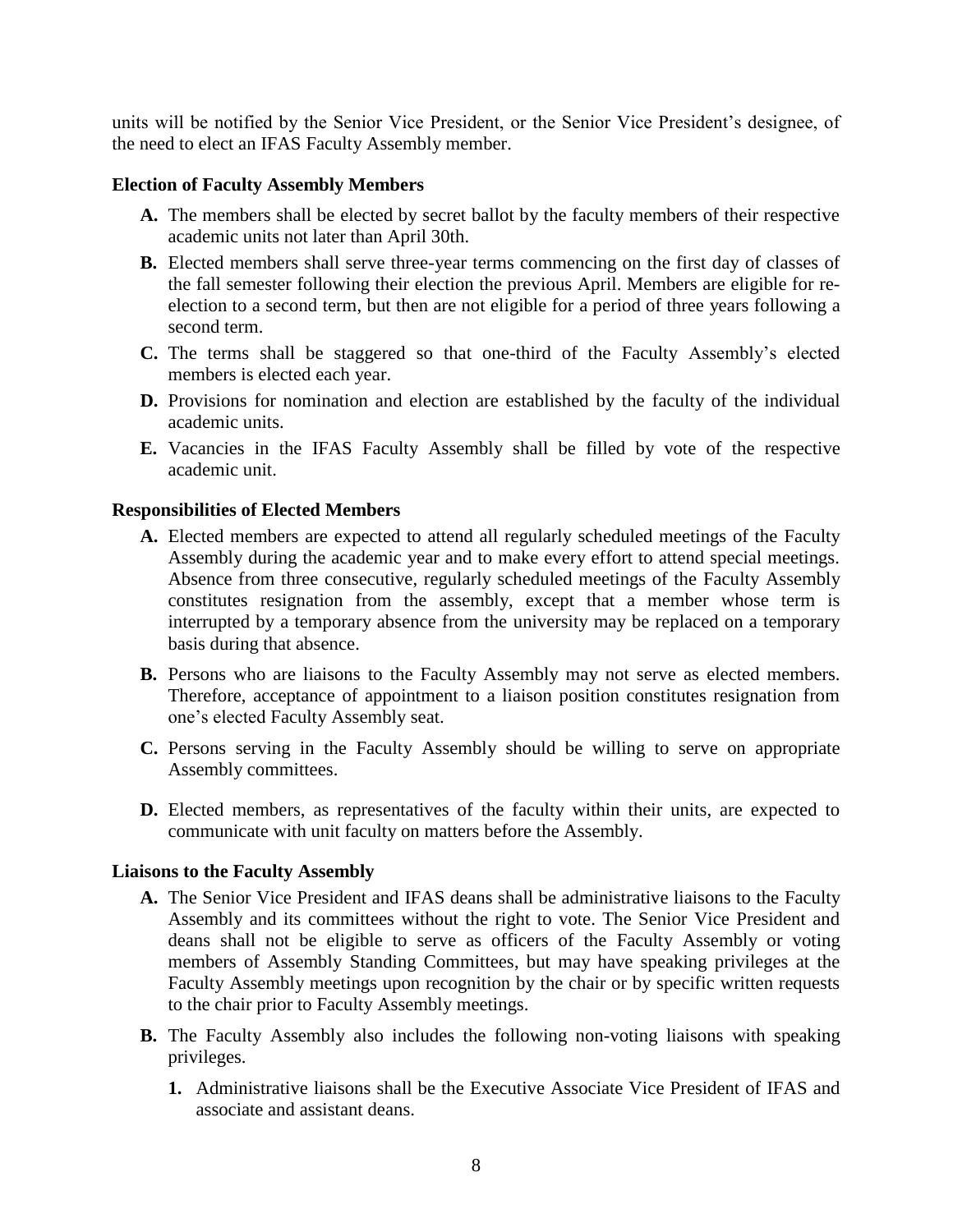- **2.** Academic liaisons shall be chairs, research and education center directors, district directors, school directors, or directors of cross-department, interdisciplinary degreegranting programs.
- **3.** Two IFAS Senators shall serve as liaisons from the UF Faculty Senate, selected by the IFAS Senators for two-year staggered terms.
- **4.** Staff from support units may be asked to liaise with appropriate committees.
- **5.** Two undergraduate student liaisons shall be chosen annually from CALS students for one-year terms by a procedure established by the Agricultural and Life Sciences College Council. In addition, two CALS graduate student liaisons shall be appointed by the CALS dean or his/her designee for one-year terms.

## *Section 3 – Assembly Officers*

Elected officers of the Faculty Assembly shall be the Chair, Chair-Elect and Secretary. The Parliamentarian is an appointed officer.

- **A.** The Chair has the following duties and functions:
	- **1.** Presides at Faculty Assembly meetings;
	- **2.** Serves as Chair of the Faculty Assembly Executive Committee;
	- **3.** Serves as the point of contact on behalf of the Faculty Assembly or the Senior Vice President and Deans on any matter within the Assembly's jurisdiction;
	- **4.** Serves as the point of contact on behalf of the Faculty Assembly with the UF Faculty Senate;
	- **5.** Serves as non-voting liaison to the IFAS Administrative Council; and
	- **6.** Serves as a member of the Senior Vice President's Cabinet.
	- **7.** Performs such other duties as may be directed by the Faculty Assembly.
- **B.** The Chair-Elect has the following duties and functions:
	- **1.** Acts as Chair in the event the Chair is absent or otherwise unable to act;
	- **2.** Serves on the Faculty Assembly Executive Committee; and
	- **3.** Performs such other duties as may be directed by the Faculty Assembly.
- **C.** The Secretary has the following duties and functions:
	- **1.** Records and keeps records of attendance;
	- **2.** Keeps and posts the minutes of Faculty Assembly meetings;
	- **3.** Serves on the Faculty Assembly Executive Committee;
	- **4.** Posts and transmits all notices required under this Constitution, by the University and the State of Florida;
	- **5.** Maintains all records of the Faculty Assembly on permanent file in the Senior Vice President's office;
	- **6.** Performs such other duties as may be directed by the Faculty Assembly.
- **D.** The Parliamentarian has the following duties and functions:
	- **1.** Attends all Faculty Assembly meetings as a non-voting member, if not otherwise an elected Assembly member;
	- **2.** Determines whether a quorum as set forth in this Constitution is present before a Faculty Assembly meeting can begin;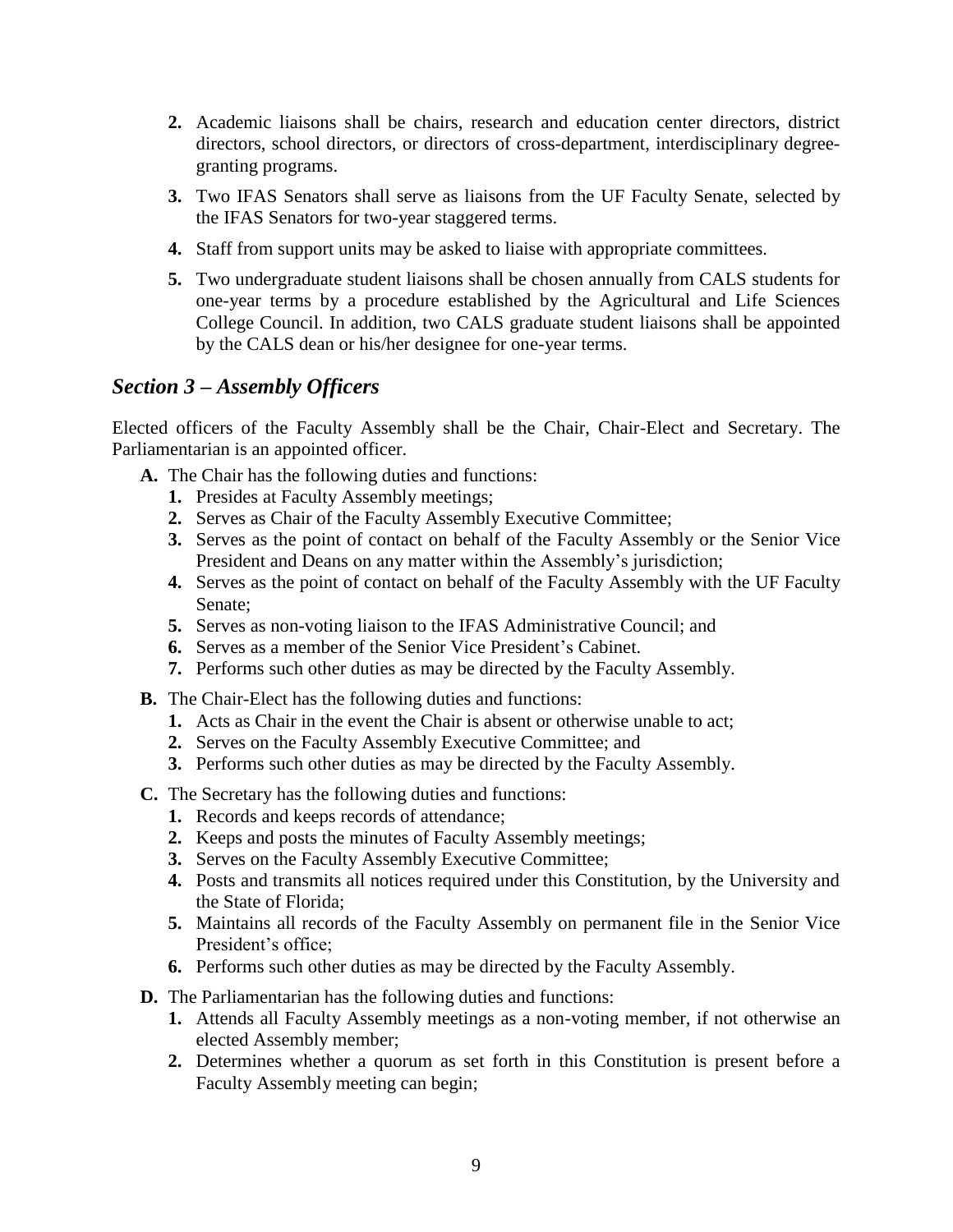- **3.** Advises the Chair on application and interpretation of rules of procedures for the Faculty Assembly;
- **4.** Offers advice, when requested, to any member desiring help on motions or other parliamentary procedures; and
- **5.** Serves as an ex-officio, non-voting member of the Faculty Assembly Executive Committee.

#### **Terms of Office and Selection of Officers**

- **A.** Officers shall be elected to one-year terms that begin August 1.
- **B.** At the April Faculty Assembly meeting, the assembly shall by majority vote elect from its voting membership a Chair-Elect and a Secretary for the next term beginning August 1. In the event that no candidate receives a majority vote, a runoff election will be held between the two candidates who received the most votes in the first balloting. Faculty Assembly representatives may be elected as Chair-Elect or Secretary during any year of their three-year assembly term, and will continue as an assembly officer for the duration of their term of office.
- **C.** On August 1, the current Chair-Elect shall become the Chair, succeeding to all the duties and functions of the Chair. In the case of death or resignation of the Chair, the Chair-Elect shall serve as Chair for the remainder of the former chair's term. The Faculty Assembly shall elect a new Chair-Elect as soon as possible.
- **D.** The Parliamentarian shall be appointed from the IFAS faculty by the Chair of the Faculty Assembly.

### *Section 4 – Assembly Meetings and Voting*

The Faculty Assembly shall meet at least once quarterly. Special meetings of the Faculty Assembly may be called with due notice as stated in Article III, Section 1 at such times as the Faculty Assembly Chair or Senior Vice President may designate, or upon petition by five or more members of the Assembly. The Deans may request a meeting of the Faculty Assembly through the Chair of the Faculty Assembly.

A quorum for any meeting of the Faculty Assembly shall consist of one-half plus one of the voting Assembly membership. To facilitate voting, the Faculty Assembly Executive Committee shall be responsible for developing procedures to identify voting members present and for conducting the vote of members present. Participation in meetings by electronic technology is acceptable as specified by the Faculty Assembly. No proxies shall be recognized.

In the event of a request for Faculty Assembly input by the UF Faculty Senate, Senior Vice President or other that does not allow sufficient time for normal placement of such item on the agenda for a regularly scheduled Assembly meeting, information may be disseminated to Assembly members by electronic means and an electronic vote conducted.

Any member of the IFAS faculty shall have the right to attend meetings and to address the Faculty Assembly, but only Faculty Assembly members shall vote. Members of the faculty at large who serve on standing or ad hoc committees, but who are not members of the Faculty Assembly, may address the Assembly, but shall not vote in the Assembly.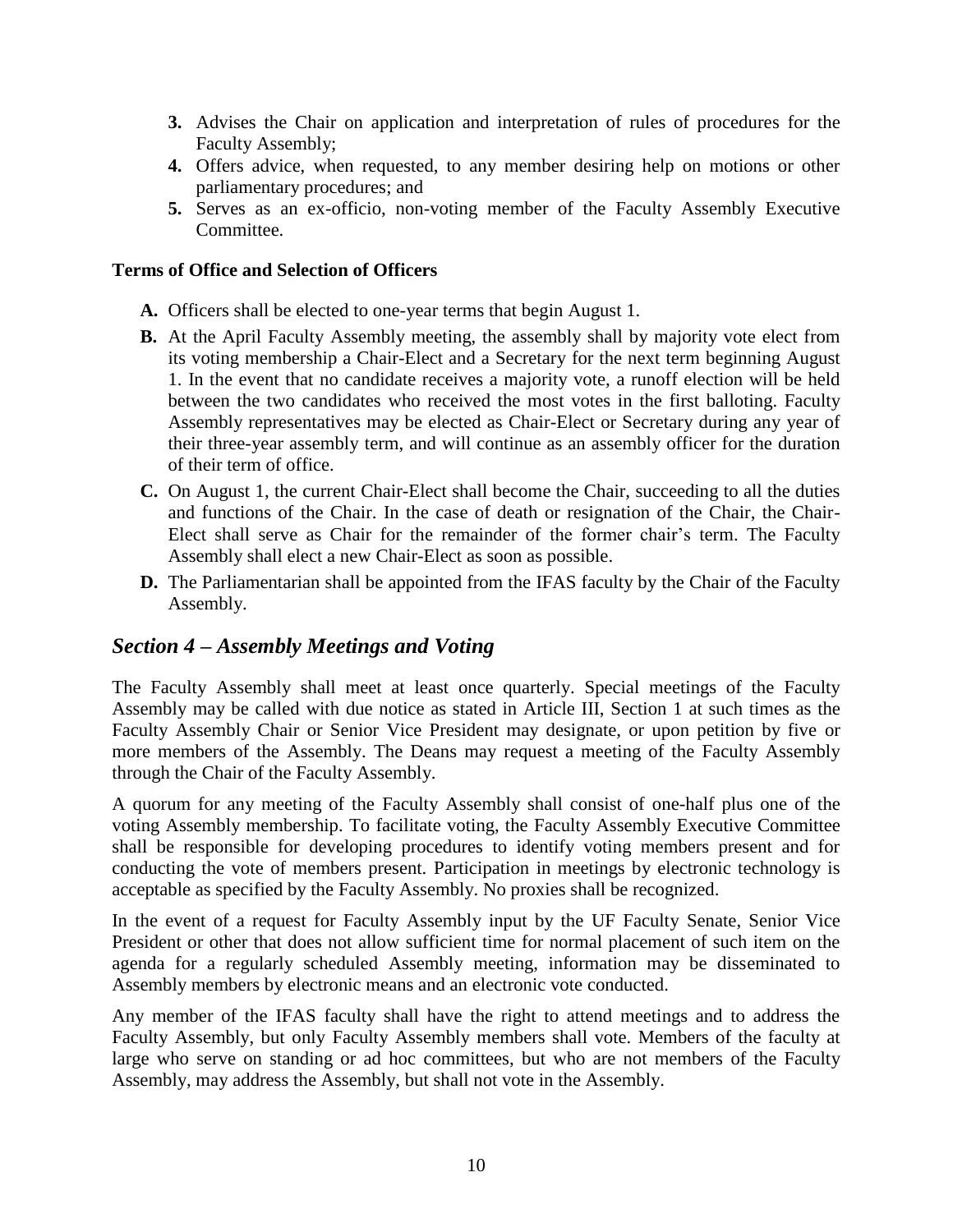### *Section 5 – Assembly Standing Committees*

Faculty Assembly standing committees are a primary means of direct participation in IFAS shared governance by faculty members, particularly as it pertains to IFAS policies and practices that affect the rights and responsibilities of faculty, assured by Articles I and II of this Constitution, and pursuant to the land-grant mission of IFAS.

The Faculty Assembly has five standing committees:

- **1.** Executive Committee
- **2.** Tenure, Permanent Status and Promotion Committee
- **3.** College of Agricultural and Life Sciences Curriculum Committee
- **4.** Infrastructure and Resources Committee
- **5.** Professional Welfare Committee

#### **General rules:**

- **A.** Standing committees are the vehicles for providing, directly or through the Faculty Assembly, faculty determinations, recommendations, or consultations as appropriate.
- **B.** The creation or dissolution of any Faculty Assembly Standing Committee must be approved by the assembly using procedures set forth in Article VII of this Constitution.
- **C.** Except for the Executive Committee, each Standing Committee shall elect its own chair.
- **D.** Unless otherwise specified, membership terms for Standing Committees shall be three years, beginning August 1. Terms will be staggered. Whenever a vacancy occurs other than by expiration of term, the committee chair shall notify the Faculty Assembly Chair, who, in consultation with the Faculty Assembly Executive Committee may select a replacement until the next annual election of members at which time an individual will be elected to fill the remainder of the term. Committee members who have three consecutive absences from regularly scheduled meetings will be replaced.
- **E.** Only current members of the Faculty Assembly may be elected to the Faculty Assembly Executive Committee, the Infrastructure and Resources Committee or the Faculty Welfare Committee. No member of the Faculty Assembly may serve on more than two standing or joint committees.
- **F.** Standing committees shall keep regular minutes and records of committee meetings. Minutes shall be maintained for five years by the chairpersons of individual committees and in the official files for the IFAS Faculty Assembly.
- **G.** Standing committees will submit a written annual report (July 1-June 30) to the Faculty Assembly, within 60 days following June 30, summarizing committee accomplishments.
- **H.** Standing committees will follow protocols for meetings and communications similar to those of the Faculty Assembly.
- **I.** Ad hoc committees and task forces may be established by the Faculty Assembly, an Assembly Standing Committee, or by the Executive Committee.
	- **1.** The manner in which ad hoc committee or task force members and chairs are selected must be made explicit when the committee/task force is established.
	- **2.** The charge and expected date of completion must be designated in writing when the committee/task force is established.
	- **3.** Where not specified, ad hoc committees/task forces establish the operations of their committee.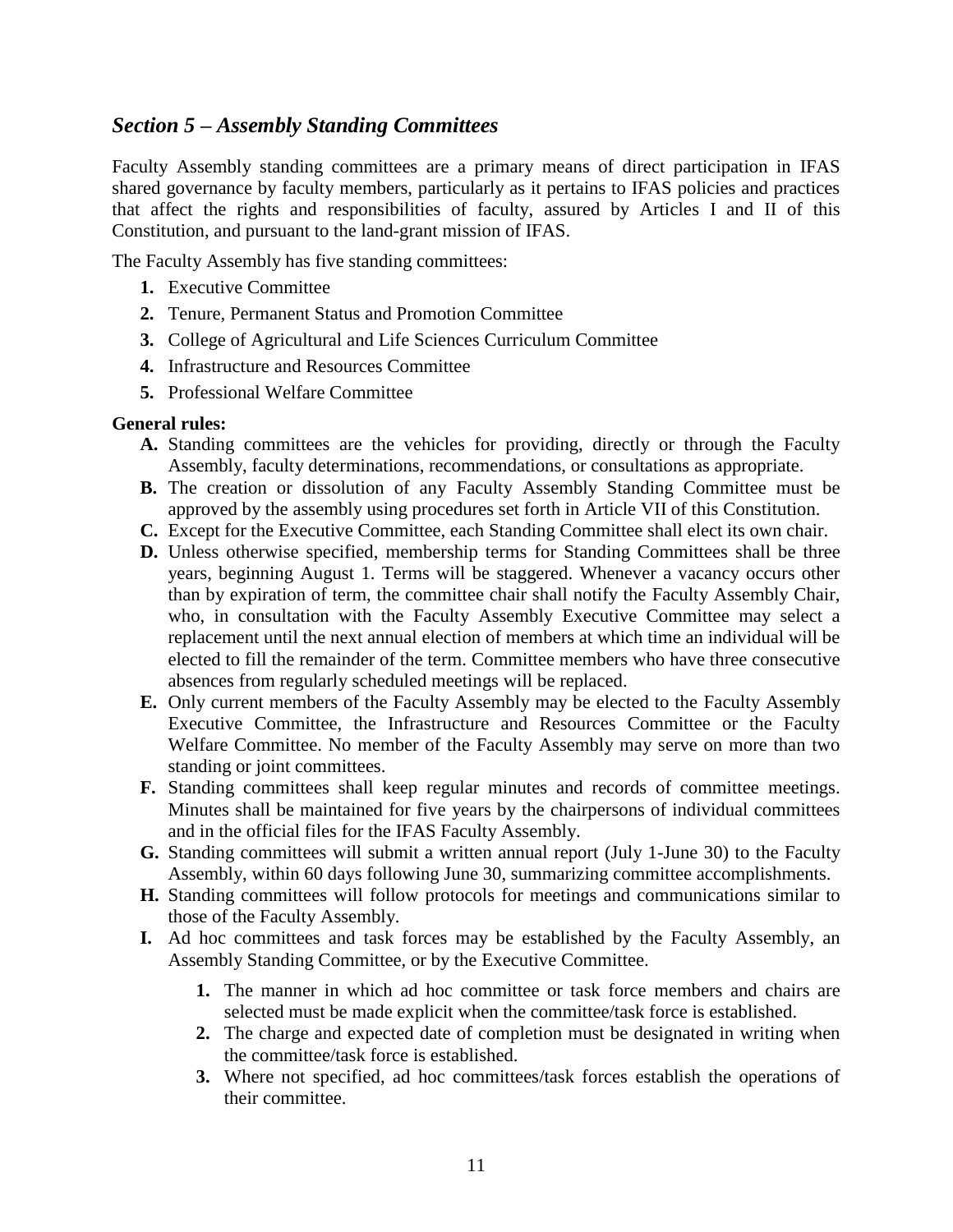#### **Structures and Functions of Faculty Assembly Standing Committees:**

#### **1. Executive Committee:**

The Executive Committee consists of the Chair of the Faculty Assembly, the Chair-Elect of the Assembly, the Secretary, and the chairs of the Assembly standing committees. As such, their terms on the Executive Committee coincide with their terms as elected officers and committee chairs. The Faculty Assembly Parliamentarian is an ex-officio, non-voting member. The Chair of the Faculty Assembly shall be the chair of the Executive Committee. The Senior Vice President or designee, Chair of the Chairs and Chair of the Center Directors, and an Extension District Director shall be non-voting liaisons to the Executive Committee.

The Executive Committee coordinates and manages the workflow of the Faculty Assembly. It advises the Chair of the Faculty Assembly on all matters, including issues brought to its attention from outside Assembly or Administration formal structures. The Executive Committee determines the agenda for each meeting of the Faculty Assembly. It provides for reporting to the Faculty Assembly by administrative officers, by the chairpersons of committees, and by individuals. It coordinates, reviews, and refers actions and proposals from Faculty Assembly and Joint Committees and from the IFAS Administration. The Executive Committee also refers matters to standing or ad hoc committees.

The Executive Committee shall annually conduct a review of all Faculty Assembly committees. The member selection process, the purpose of the committee, and attendance at committee meetings will be annually evaluated. Following review, the Executive Committee may recommend to the Faculty Assembly the addition, reclassification, or dissolution of any Assembly Committee, and the transformation of existing Vice Presidential Committees into Joint Committees (Section 6), or vice versa. The Executive Committee is also responsible for recommending any special qualifications for members of Faculty Assembly Committees to the Faculty Assembly. Such special qualifications may be set forth in this Constitution or Faculty Assembly rules.

**2. Tenure, Permanent Status and Promotion Committee:** The primary role of the IFAS Tenure, Permanent Status, and Promotion Committee is to review the nominations of IFAS faculty for tenure, permanent status, promotion, and distinguished professor, and to provide recorded assessments of such nominations to the deans and Senior Vice President, consistent with University of Florida policy. An assessment shall consist of a committee member's indication of whether or not the candidate meets the standards for tenure, permanent status, promotion, or distinguished professor within IFAS. The individual faculty members making the assessments shall not be identified.

The Senior Vice President will annually convene the Tenure, Permanent Status, and Promotion Committee in accordance with University of Florida requirements and IFAS Internal Management Memorandum 6C1-6.30-1-18. Members shall not hold administrative titles. Members shall declare any conflicts of interest. Members shall recuse themselves from deliberating and assessing candidates from their own academic unit or tenure department.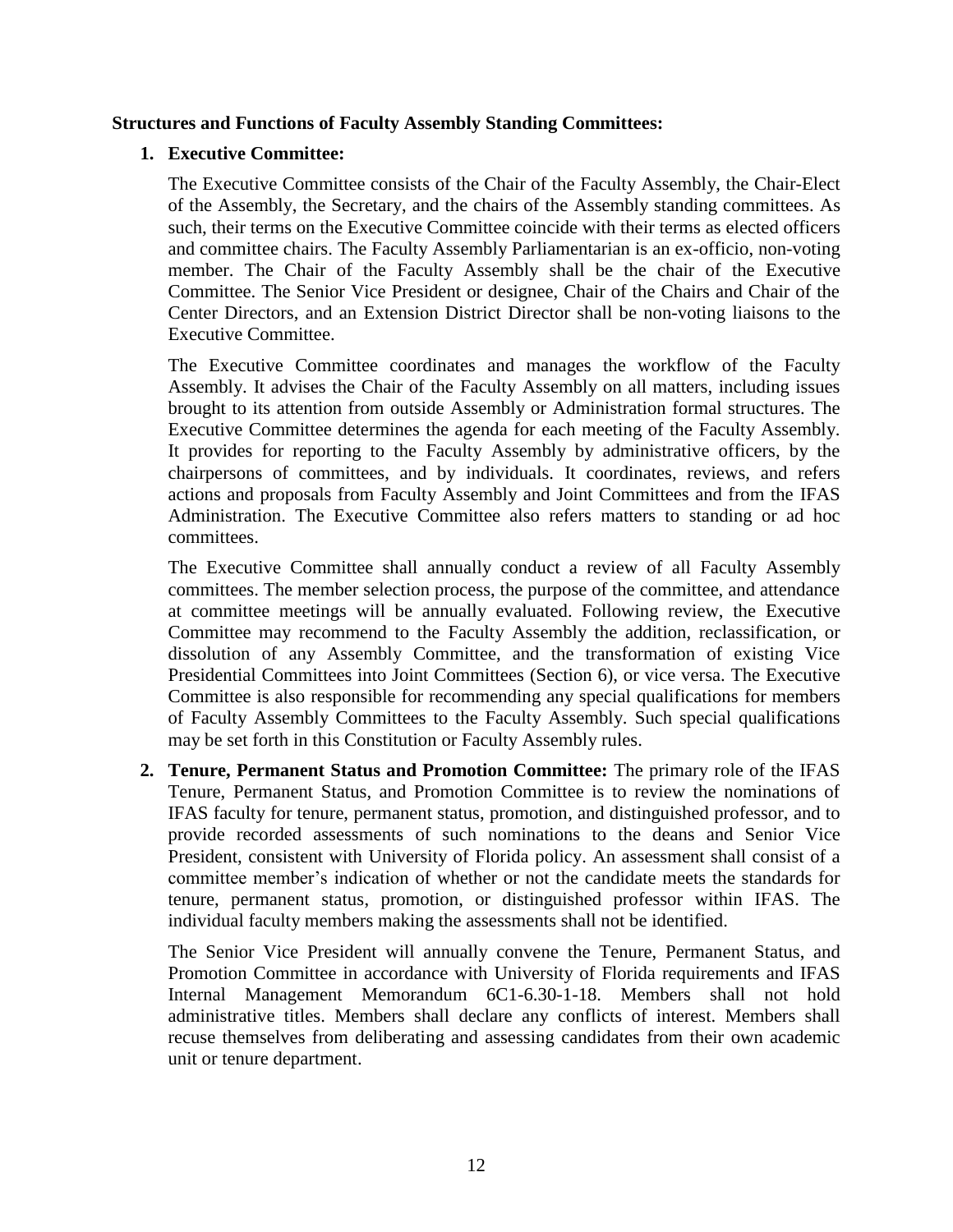Membership is for staggered two-year terms, July 1 of the first year through June 30 of the second. Members of the committee may not serve consecutive terms.

The IFAS Faculty Assembly will manage the nomination and voting processes for the elected members of the committee. Elections will occur in the spring prior to the end of spring semester. The IFAS Faculty Assembly will forward names of elected committee members to the Senior Vice President by June 1. Following notification of election by the Faculty Assembly, within 10 business days the Senior Vice President will send to each elected and appointed committee member a notice of appointment.

- **3. Curriculum Committee:** The College of Agricultural and Life Sciences Curriculum Committee shall act on behalf of the faculty and perform the following functions pertaining to undergraduate and graduate programs:
	- **a.** Review and make recommendations to the University Curriculum Committee, Graduate Curriculum Committee and Graduate Council regarding course and curricular proposals, changes and other curricular matters.
	- **b.** Review, recommend and make changes to college-wide policies in the CALS Policy and Procedures Manual.
	- **c.** Proposals for new policies that have broad impact on faculty should be developed in consultation with the Faculty Assembly Executive Committee and CALS Dean's Office to determine if review by Faculty Assembly is warranted.

The committee will consist of elected faculty representatives with teaching responsibilities from each academic department and school; plus one CALS undergraduate student selected by the Agricultural and Life Sciences College Council and one CALS graduate student appointed by the CALS Dean, with each student serving a one-year term. Faculty representatives will have two-year terms, with half the committee elected each year. Members may be re-elected to the committee. The dean of CALS or designee(s) shall be a liaison to the CALS Curriculum Committee.

**4. Infrastructure and Resources Committee:** The Infrastructure and Resources Committee addresses the quality and allocation of resources vital to the mission of IFAS, including budget and fiscal matters; the recommendation of budget priorities; the fiscal implications of the creation, modification or deletion of programs; and the collection and dissemination of information about IFAS budgeting, space and planning. The Committee provides input to the Faculty Assembly for a dialogue with IFAS administration on the allocation of resources and IFAS' long-term and short-term strategic plans.

The Infrastructure and Resources Committee will be a committee of faculty and administrators representing the broad scope of IFAS programs, including teaching, research, extension and interdisciplinary programs. It will consist of four members elected by and from the Faculty Assembly, plus a department chair, a research and education center director, a district director and the Executive Associate Vice President, all as voting members appointed by the Senior Vice President. The Director of IFAS Facilities shall serve as a non-voting liaison to the Infrastructure and Resources Committee. The Senior Vice President may suggest other appropriate liaisons. The committee chair shall be elected from among the Faculty Assembly representatives on the committee.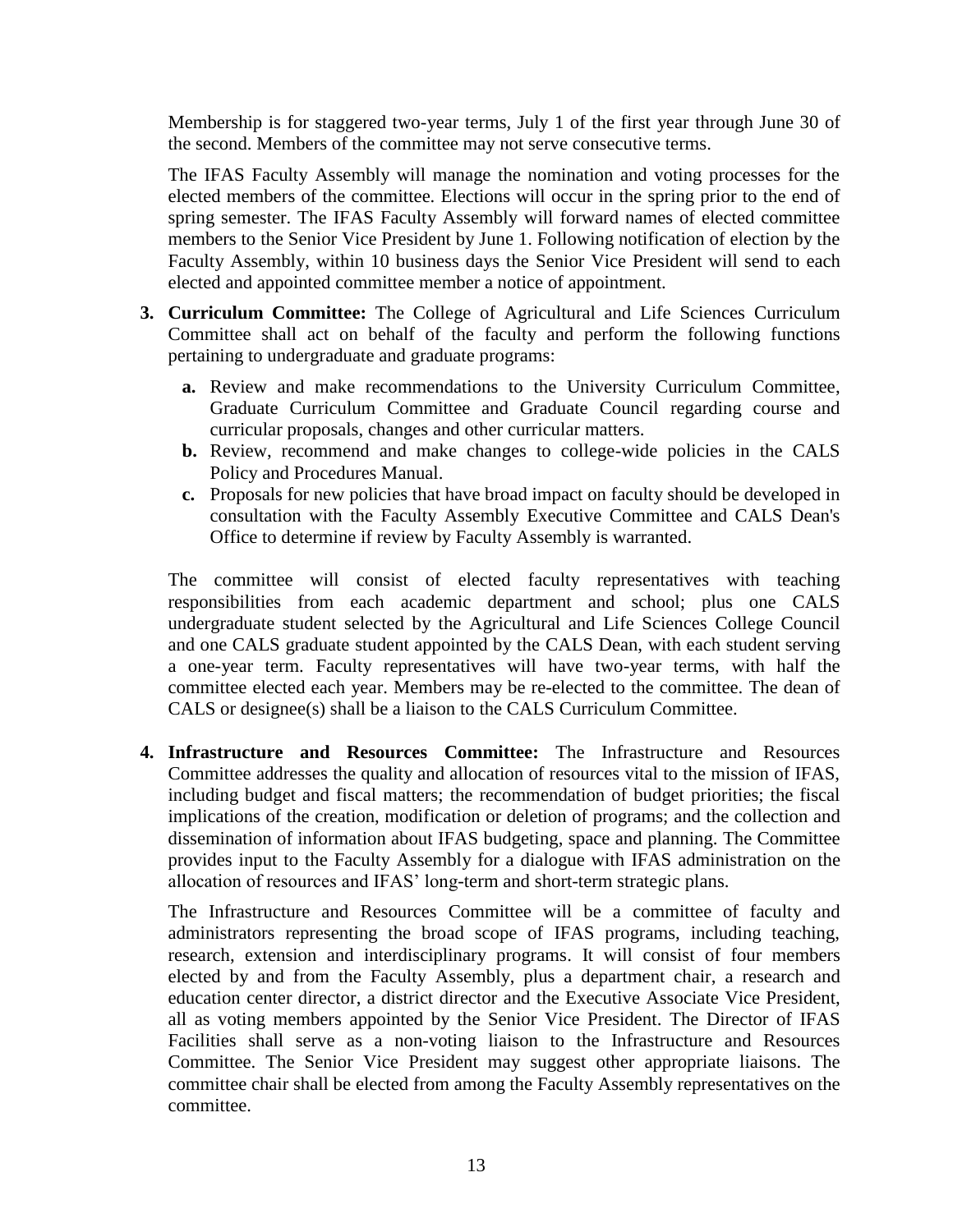**5. Professional Welfare Committee:** The scope of the Professional Welfare Committee encompasses all policies that support, encourage, define, and evaluate faculty and staff issues including recruitment and retention, rights and academic freedom; support programs; diversity; and programs that improve the quality of professional life. Also under the scope of the Professional Welfare Committee shall be policies pertaining to mentoring, sabbatical leave, continuing education and professional development, and monitoring of the post-tenure review procedures, as well as policies affecting the composition, procedures and practices of the IFAS Tenure, Permanent Status, and Promotion Committee.

The committee reviews any changes to the IFAS Tenure and Promotion criteria and Guidelines made by the Senior Vice President and IFAS Deans. Any changes to these guidelines must be approved by a majority of this committee and be recommended to the Faculty Assembly for approval. To be binding on any faculty member seeking promotion, approved changes to the IFAS Tenure and Promotion criteria and guidelines must be in place for one year prior to the submission deadline for tenure and promotion packets.

The Professional Welfare Committee shall consist of five members elected by the Faculty Assembly from the Assembly membership and one voting member from IFAS Administration appointed by the Senior Vice President.

### *Section 6 – Other Committees*

**Administrative Committees, Councils and Task Forces:** Vice presidential and dean committees, councils, and task forces aid the Senior Vice President and deans in the performance of their duties as executive officers of IFAS. Such committees are created by, report to, and have membership appointed by their respective administrative officers. A list of Senior Vice Presidential and dean committees and their responsibilities shall be published annually by the Senior Vice President by means of a memorandum addressed to the Faculty Assembly and delivered at the time of the Senior Vice President's State of the Institute report. It is expected that these committees will work with the Faculty Assembly and its Standing Committees to the extent their areas of responsibility overlap. Administrative committees do not substitute for the structure and processes of shared governance established by this Constitution, yet they exist in the spirit of shared governance.

**Ad hoc and Joint Committees:** As per Section 5, General Rule I of this Article, ad hoc committees and task forces may be established by the Faculty Assembly, and some may be Joint Committees of the Faculty Assembly and Senior Vice President or deans.

Any member of the IFAS faculty may be selected by the Faculty Assembly to serve on such committees.

The Senior Vice President and deans may appoint non-voting liaisons to any committee to provide special expertise to Faculty Assembly Standing Committees, ad hoc committees/task forces or Joint Committees.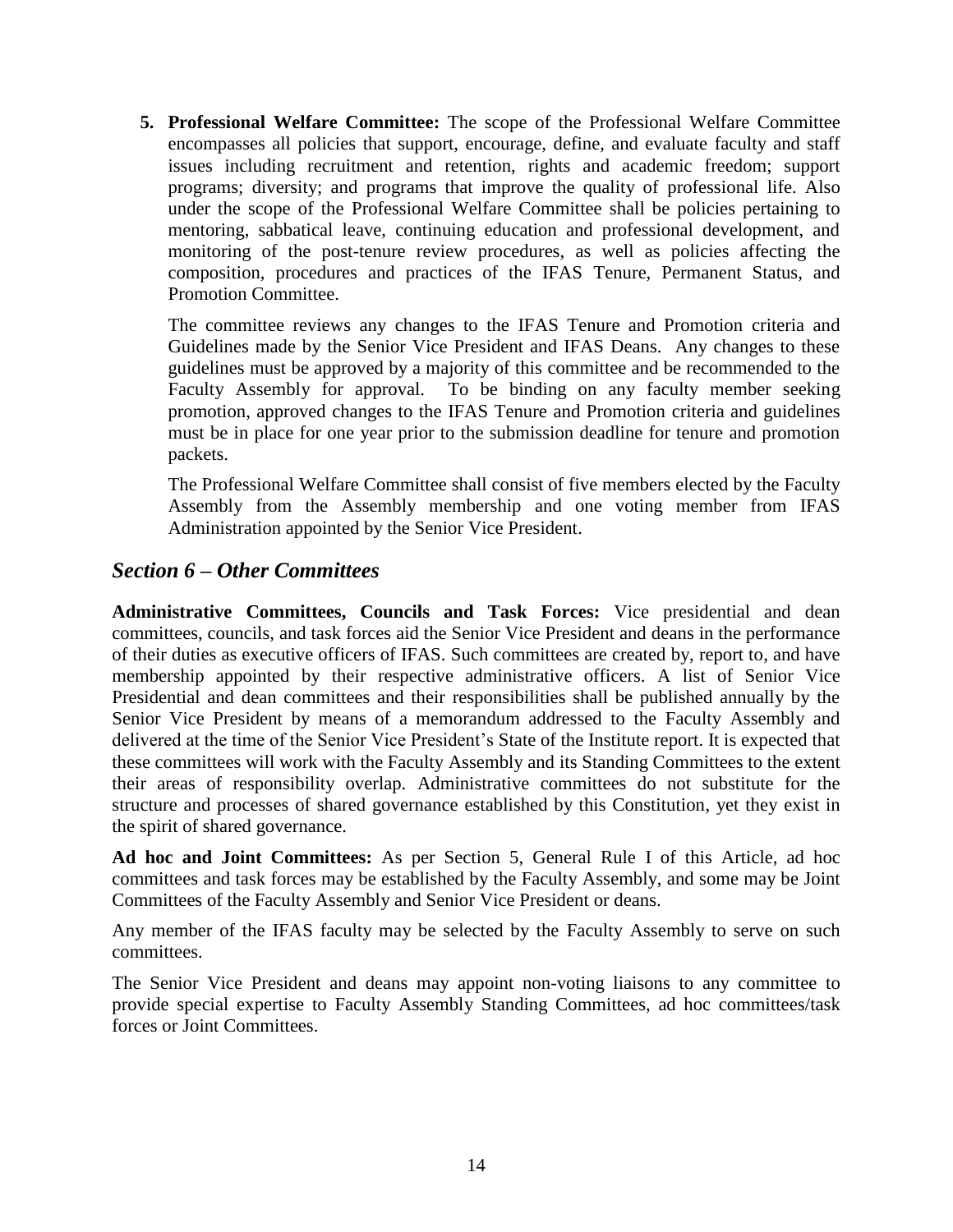## **ARTICLE IV – Tenure, Permanent Status and Promotion**

All considerations of tenure, permanent status and promotion shall be consistent with the criteria for distinction established by a department, district or school as well as IFAS and university guidelines. The Senior Vice President or designee shall annually distribute IFAS and university criteria and guidelines for tenure and promotion along with relevant deadlines for submissions. Proposed changes to IFAS criteria and guidelines must be reviewed by the Professional Welfare Committee and approved by the Faculty Assembly.

## **ARTICLE V – Searches and Appointments**

## *Section 1 – The IFAS Deans*

Searches for IFAS deans shall be conducted by a search committee that is balanced and representative of IFAS. The search committee is appointed by the Senior Vice President in consultation with the Faculty Assembly. Interim appointments of Deans should not normally exceed one year.

In consultation with the UF President and IFAS faculty, deans shall be appointed by and serve at the pleasure of the Senior Vice President.

## *Section 2 – Department Chairs, School Directors, Research and Education Center Directors and Extension District Directors*

Searches for chairs and directors shall be conducted by the Senior Vice President and deans in close cooperation with the academic units to which that person will be appointed. The Senior Vice President and deans shall appoint a Search and Screen Committee that is balanced and representative of the respective department, school, center or district. The Search and Screen Committee shall present the qualified candidates to the faculty of the affected unit for review. After candidate interviews the Search and Screen Committee shall present to the Senior Vice President and deans a non-ranked list of recommended candidates with comments indicating the candidates' strengths and weaknesses, and the faculty of affected units may do likewise.

The Senior Vice President shall make an appointment to the position in consultation with the Unit Faculty.

### *Section 3 – Associate or Assistant Deans and Other Administrative Officers*

Searches for associate and assistant deans and other IFAS administrative officers shall be conducted by a Search and Screen Committee that is balanced and representative of the IFAS faculty. The dean will appoint the committee consistent with IFAS and university guidelines for such committees. The Search and Screen Committee shall present to the appropriate dean a nonranked list of recommended candidates with comments indicating the candidates' strengths and weaknesses. The dean in consultation with the Senior Vice President will make the appointment from the list provided or request additional candidates.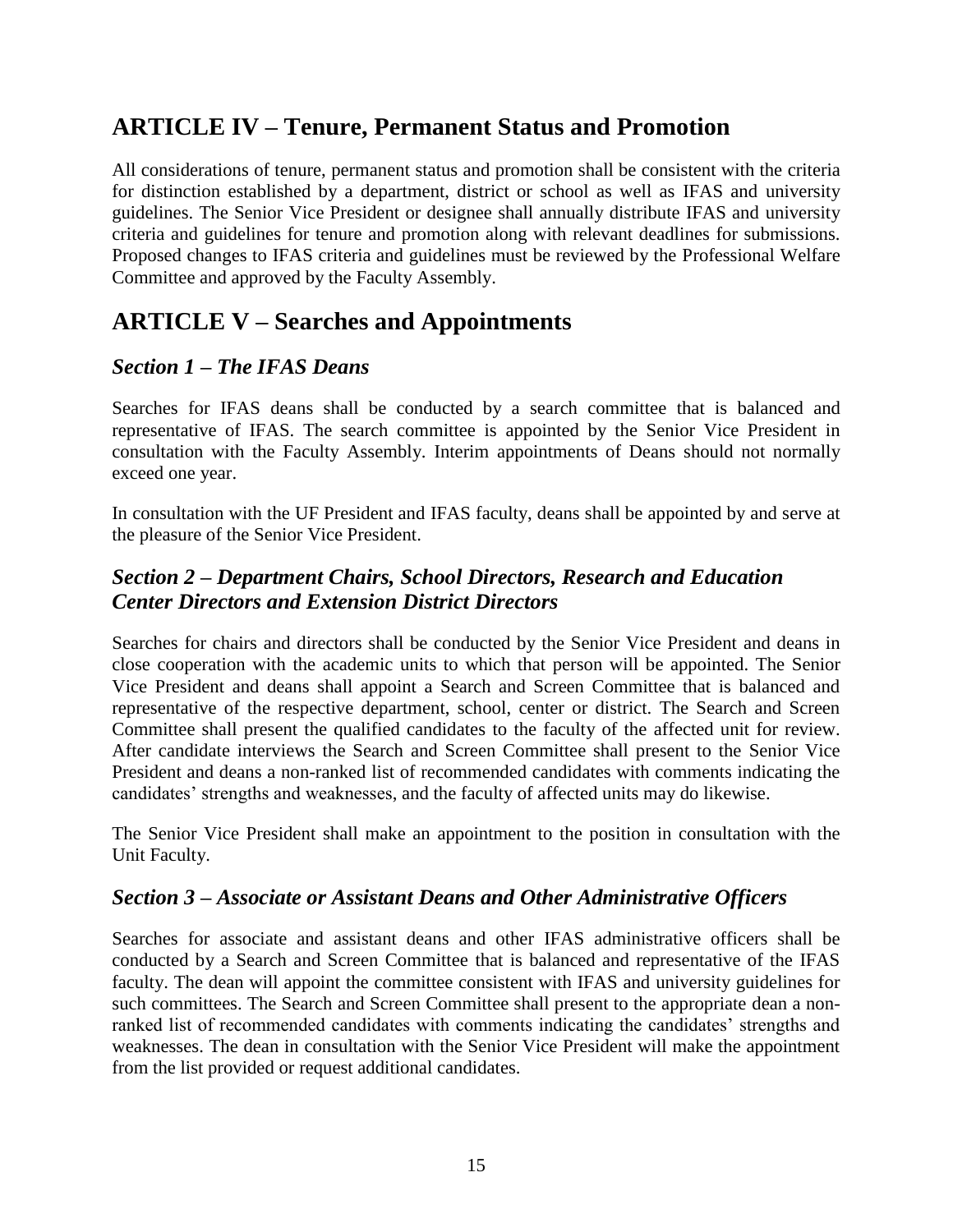## *Section 4 – New Faculty*

- **A.** Searches for tenure-track or tenured faculty shall be conducted by the department or school in which the faculty member will hold academic rank. The department chair or school director shall appoint a Search and Screen Committee consistent with IFAS and university guidelines and ensuring a balanced representation of the department, school or center. After candidate interviews the Search and Screen Committee shall present to the chair or director a non-ranked list of recommended candidates with comments indicating the candidates' strengths and weaknesses, and the faculty of the unit may do likewise in accordance with unit-level shared governance practices. After conferring with the Search and Screen Committee, the unit faculty and deans, the chair or director shall make the appointment to the position.
- **B.** Searches for County Extension faculty are coordinated between IFAS Human Resources, the Senior Associate Dean for Extension, District Extension Directors, County Extension Directors and Board of County Commissioners (6C1-6.007 IFAS; Qualifications & Appointment of County Extension Faculty, subsection 3 "Selection of Extension Faculty"). A screening committee is appointed by the Senior Associate Dean, consistent with IFAS and UF guidelines for such committees. The screening committee reviews applicants and sends a list of qualified candidates to the District Extension Director (DED) and County Extension Director (CED) for consideration. The CED and DED select which candidates to interview. After interviews are held, the DED collects input from each member of the interview team and recommends the candidate for hiring to the Senior Associate Dean for Extension. The Board of County Commissioners may become involved in the interview and selection process, as specified in Florida Statute 1004.37.

## **ARTICLE VI – Rules of Order**

When conducting the business of IFAS, in the absence of provisions of the Constitution or IMMs, the current edition of Robert's Rules of Order shall be followed.

## **ARTICLE VII – Amendments**

Proposed amendment(s) shall be submitted in writing by the Secretary of the Faculty Assembly to the faculty at least two (2) weeks before a regular or special Faculty Assembly meeting to consider said amendments. The Faculty Assembly will decide by majority vote whether the proposed amendment will be referred to the faculty for a vote. Constitutional amendments may only be considered at Faculty Assembly meetings scheduled during the academic year.

This Constitution may be amended by a two-thirds vote of the IFAS faculty who vote on the amendment provided that notice and the text of the proposed amendment(s) are sent to the faculty by the Secretary at least 20 business days prior to the date of the faculty referendum on the proposed amendment(s). Amendments shall become immediately effective when written notice of the adopted changes is sent from the Chair of the Faculty Assembly to all members of the faculty. Such notice must be given within 10 business days of the date the vote is recorded.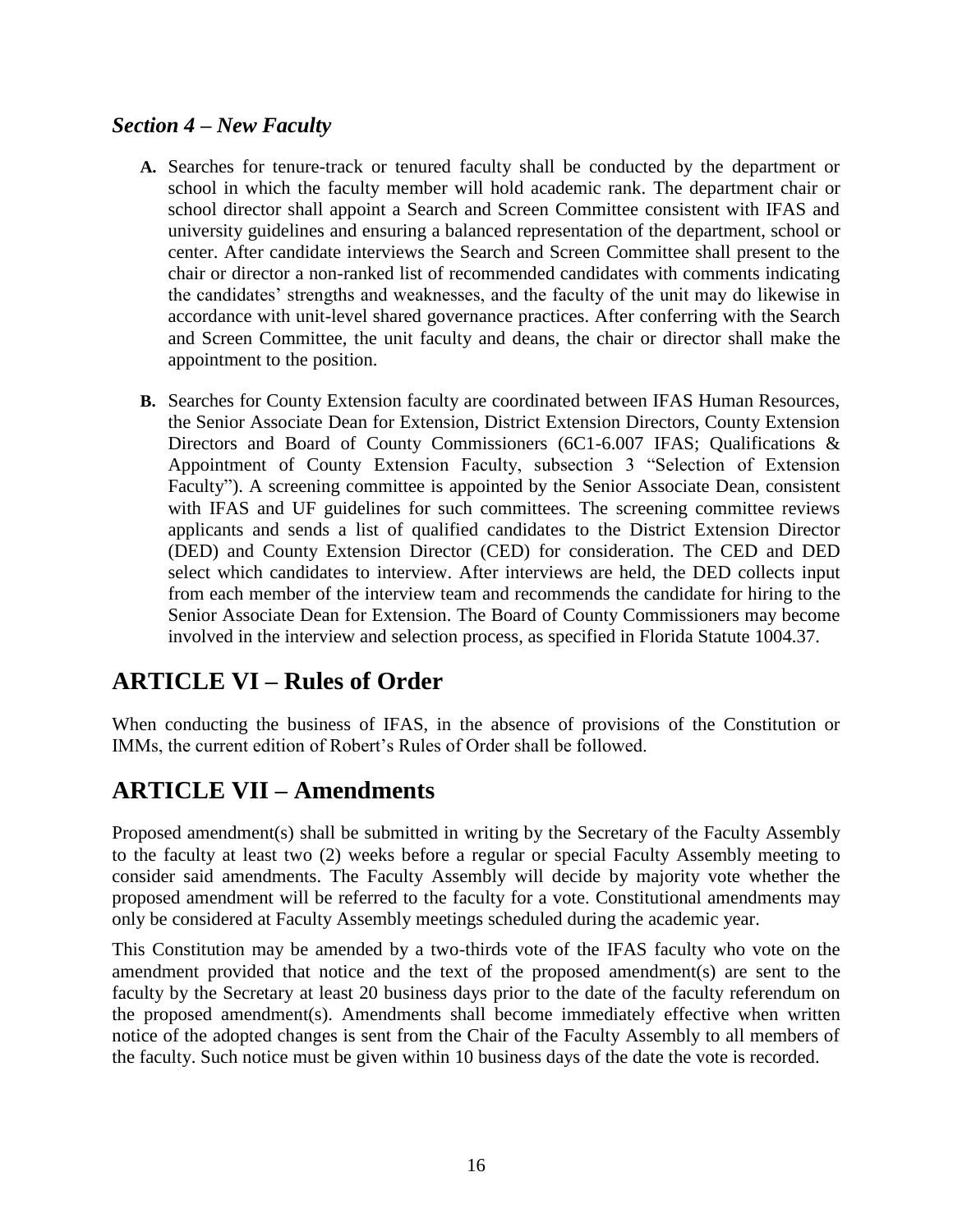## **Appendix I: Faculty Assembly Unit Representatives**

#### *Departments and Schools*

Agricultural and Biological Engineering Agricultural Education and Communication Agronomy Animal Sciences Entomology and Nematology Environmental Horticulture Family, Youth and Community Sciences Food and Resource Economics Food Science and Human Nutrition Forest Resources and Conservation Horticultural Sciences Microbiology and Cell Science Plant Pathology Soil and Water Science Wildlife Ecology and Conservation

#### *Section 2 – Research and Education Centers*

Citrus REC Everglades REC Florida Medical Entomology Lab Ft. Lauderdale REC Gulf Coast REC Indian River REC Mid-Florida REC North Florida REC Range Cattle REC Southwest Florida REC Tropical REC West Florida REC

#### *Section 3 – Extension Districts*

Northwest – District I Northeast – District II Central – District III South Central District – IV South—District V

Constitution ratified August 15, 2008; Revised July 16, 2014